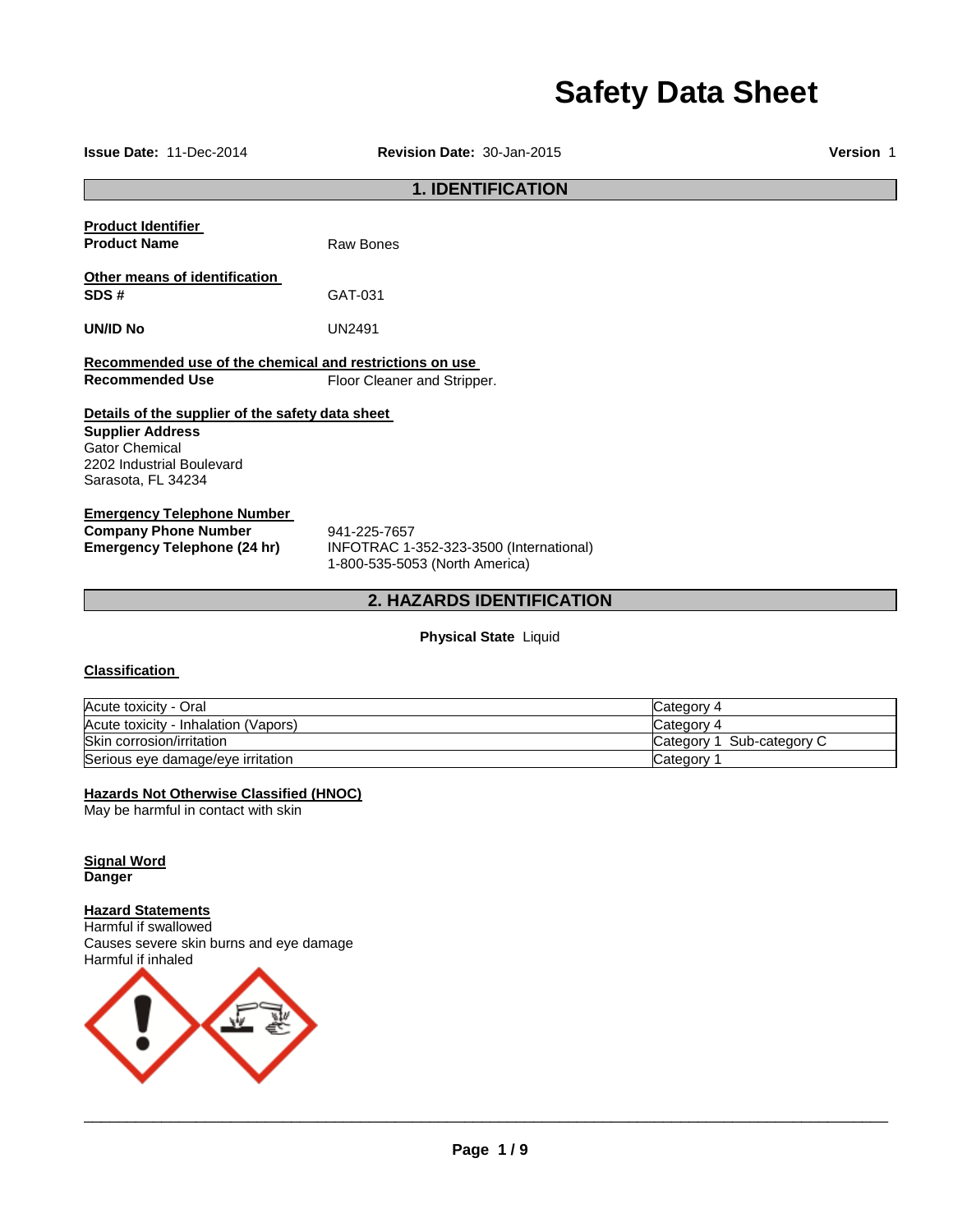# **Precautionary Statements - Prevention**

Avoid breathing dust/fume/gas/mist/vapors/spray Wash face, hands and any exposed skin thoroughly after handling Wear protective gloves/protective clothing/eye protection/face protection Use only outdoors or in a well-ventilated area

# **Precautionary Statements - Response**

Immediately call a poison center or doctor/physician IF IN EYES: Rinse cautiously with water for several minutes. Remove contact lenses, if present and easy to do. Continue rinsing Immediately call a poison center or doctor/physician IF ON SKIN (or hair): Remove/Take off immediately all contaminated clothing. Rinse skin with water/shower Wash contaminated clothing before reuse IF INHALED: Remove victim to fresh air and keep at rest in a position comfortable for breathing Immediately call a poison center or doctor/physician IF SWALLOWED: Call a POISON CENTER or doctor/physician if you feel unwell Rinse mouth Do not induce vomiting

\_\_\_\_\_\_\_\_\_\_\_\_\_\_\_\_\_\_\_\_\_\_\_\_\_\_\_\_\_\_\_\_\_\_\_\_\_\_\_\_\_\_\_\_\_\_\_\_\_\_\_\_\_\_\_\_\_\_\_\_\_\_\_\_\_\_\_\_\_\_\_\_\_\_\_\_\_\_\_\_\_\_\_\_\_\_\_\_\_\_\_\_\_

# **Precautionary Statements - Storage**

Store in a well-ventilated place. Keep container tightly closed Store locked up

# **Precautionary Statements - Disposal**

Dispose of contents/container to an approved waste disposal plant

# **3. COMPOSITION/INFORMATION ON INGREDIENTS**

| <b>Chemical Name</b>                    | CAS No        | Weight-%      |
|-----------------------------------------|---------------|---------------|
| Ethvlene<br>I Monobutvl Ether<br>Givcol | $111 - 76 -$  | 20-30         |
| Monoethanolamine                        | l-43-5<br>.11 | . U-1<br>ں וי |

\*\*If Chemical Name/CAS No is "proprietary" and/or Weight-% is listed as a range, the specific chemical identity and/or percentage of composition has been withheld as a trade secret.\*\*

# **4. FIRST-AID MEASURES**

## **First Aid Measures**

| <b>General Advice</b> | Provide this SDS to medical personnel for treatment.                                                                                                                          |  |  |
|-----------------------|-------------------------------------------------------------------------------------------------------------------------------------------------------------------------------|--|--|
| <b>Eve Contact</b>    | Rinse cautiously with water for several minutes. Remove contact lenses, if present and<br>easy to do. Continue rinsing. Immediately call a poison center or doctor/physician. |  |  |
| <b>Skin Contact</b>   | Remove/Take off immediately all contaminated clothing. Rinse skin with water/shower.<br>Wash contaminated clothing before reuse.                                              |  |  |
| <b>Inhalation</b>     | Remove victim to fresh air and keep at rest in a position comfortable for breathing.<br>Immediately call a poison center or doctor/physician.                                 |  |  |
| Ingestion             | IF SWALLOWED: call a poison control center or physician immediately. Rinse mouth. Do<br>not induce vomiting.                                                                  |  |  |

# **Most important symptoms and effects**

| <b>Symptoms</b> | Harmful if swallowed. Causes severe skin burns and eye damage. May be harmful in |
|-----------------|----------------------------------------------------------------------------------|
|                 | contact with skin. Harmful if inhaled.                                           |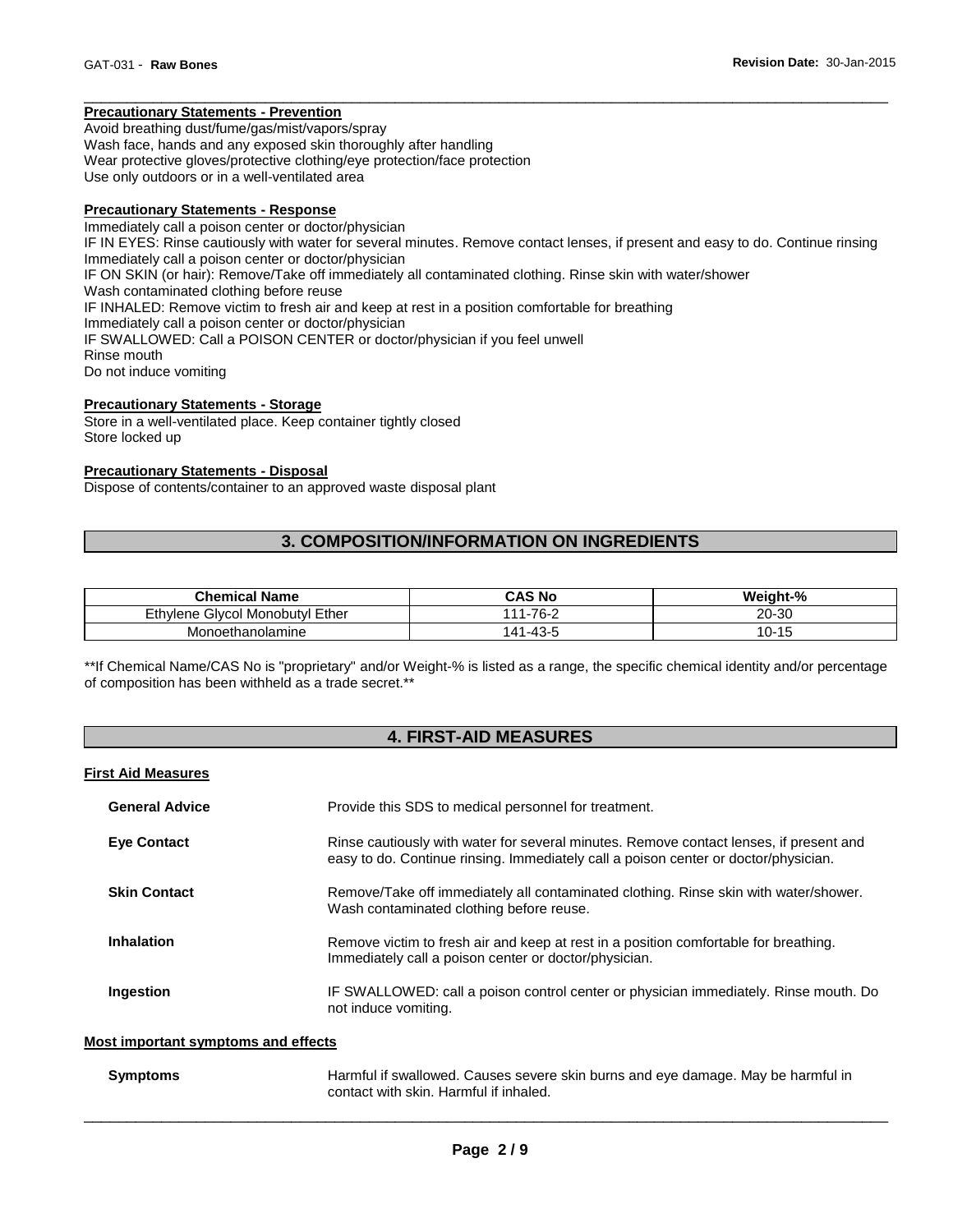# **Indication of any immediate medical attention and special treatment needed**

**Notes to Physician**  Treat symptomatically.

# **5. FIRE-FIGHTING MEASURES**

\_\_\_\_\_\_\_\_\_\_\_\_\_\_\_\_\_\_\_\_\_\_\_\_\_\_\_\_\_\_\_\_\_\_\_\_\_\_\_\_\_\_\_\_\_\_\_\_\_\_\_\_\_\_\_\_\_\_\_\_\_\_\_\_\_\_\_\_\_\_\_\_\_\_\_\_\_\_\_\_\_\_\_\_\_\_\_\_\_\_\_\_\_

# **Suitable Extinguishing Media**

Use extinguishing measures that are appropriate to local circumstances and the surrounding environment.

**Unsuitable Extinguishing Media** Not determined.

# **Specific Hazards Arising from the Chemical**

Not determined.

# **Protective equipment and precautions for firefighters**

As in any fire, wear self-contained breathing apparatus pressure-demand, MSHA/NIOSH (approved or equivalent) and full protective gear.

# **6. ACCIDENTAL RELEASE MEASURES**

#### **Personal precautions, protective equipment and emergency procedures**

**Personal Precautions Use personal protective equipment as required.** 

# **Methods and material for containment and cleaning up**

| <b>Methods for Containment</b> | Prevent further leakage or spillage if safe to do so. |  |
|--------------------------------|-------------------------------------------------------|--|
| <b>Methods for Clean-Up</b>    | Keep in suitable, closed containers for disposal.     |  |

# **7. HANDLING AND STORAGE**

# **Precautions for safe handling**

**Advice on Safe Handling** Avoid breathing dust/fume/gas/mist/vapors/spray. Wash face, hands, and any exposed skin thoroughly after handling. Wear protective gloves/protective clothing and eye/face protection. Use only outdoors or in a well-ventilated area.

# **Conditions for safe storage, including any incompatibilities**

**Storage Conditions** Keep container tightly closed and store in a cool, dry and well-ventilated place. Store locked up.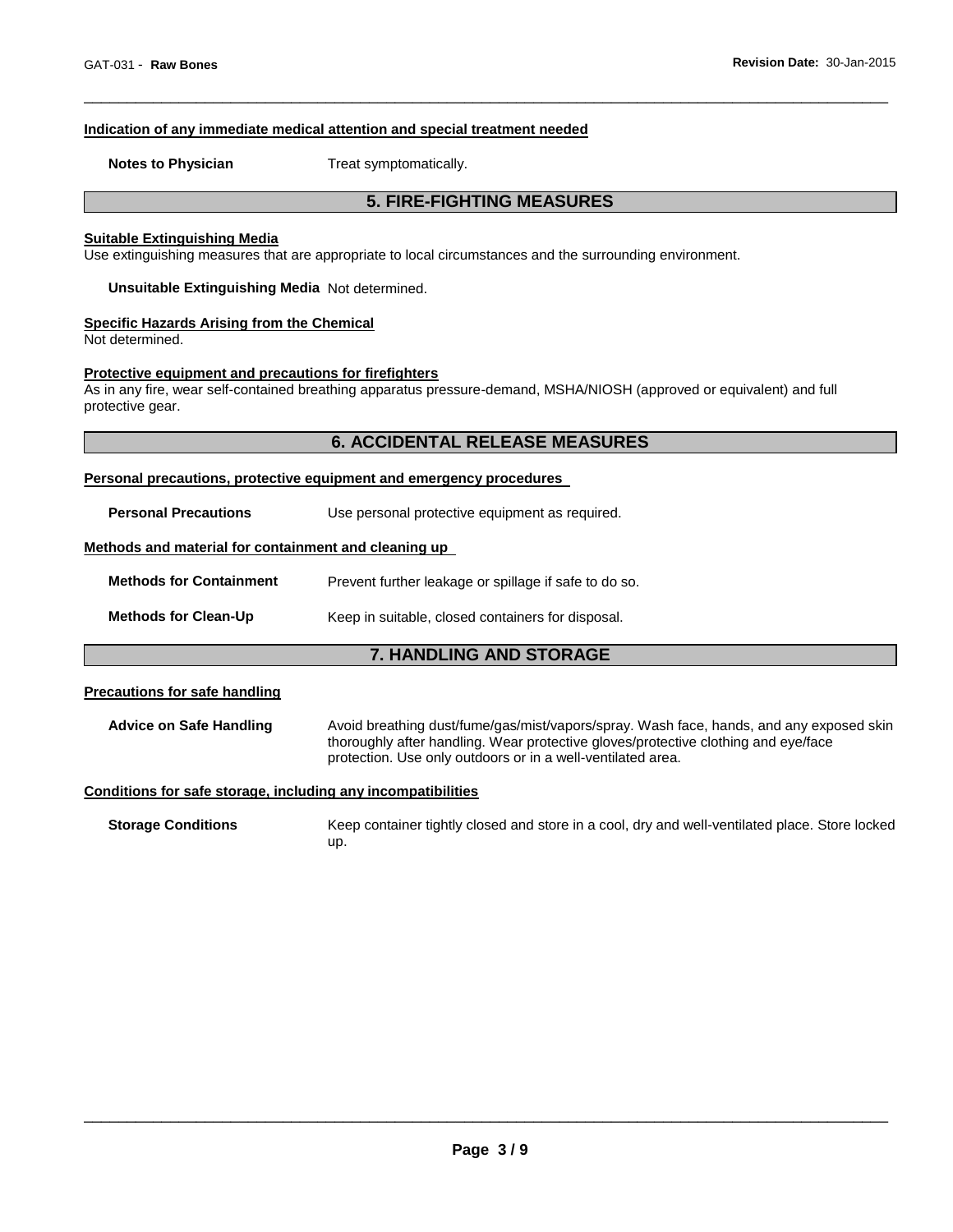**Incompatible Materials None known based on information supplied.** 

\_\_\_\_\_\_\_\_\_\_\_\_\_\_\_\_\_\_\_\_\_\_\_\_\_\_\_\_\_\_\_\_\_\_\_\_\_\_\_\_\_\_\_\_\_\_\_\_\_\_\_\_\_\_\_\_\_\_\_\_\_\_\_\_\_\_\_\_\_\_\_\_\_\_\_\_\_\_\_\_\_\_\_\_\_\_\_\_\_\_\_\_\_

# **8. EXPOSURE CONTROLS/PERSONAL PROTECTION**

# **Exposure Guidelines**

| <b>Chemical Name</b>            | <b>ACGIH TLV</b> | <b>OSHA PEL</b>                      | <b>NIOSH IDLH</b>         |
|---------------------------------|------------------|--------------------------------------|---------------------------|
| Ethylene Glycol Monobutyl Ether | TWA: 20 ppm      | TWA: 50 ppm                          | IDLH: 700 ppm             |
| 111-76-2                        |                  | TWA: 240 mg/m $3$                    | TWA: 5 ppm                |
|                                 |                  | (vacated) TWA: 25 ppm                | TWA: 24 mg/m <sup>3</sup> |
|                                 |                  | (vacated) TWA: 120 mg/m <sup>3</sup> |                           |
|                                 |                  | (vacated) S*                         |                           |
|                                 |                  |                                      |                           |
| Monoethanolamine                | STEL: 6 ppm      | TWA: 3 ppm                           | IDLH: 30 ppm              |
| 141-43-5                        | TWA: 3 ppm       | TWA: 6 mg/m <sup>3</sup>             | TWA: 3 ppm                |
|                                 |                  | (vacated) TWA: 3 ppm                 | TWA: $8 \text{ mg/m}^3$   |
|                                 |                  | (vacated) TWA: $8 \text{ mg/m}^3$    | STEL: 6 ppm               |
|                                 |                  | (vacated) STEL: 6 ppm                | STEL: $15 \text{ mg/m}^3$ |
|                                 |                  | (vacated) STEL: 15 mg/m ${}^{3}$     |                           |

# **Appropriate engineering controls**

| <b>Engineering Controls</b> | Showers              |
|-----------------------------|----------------------|
|                             | Eyewash stations     |
|                             | Ventilation systems. |

# **Individual protection measures, such as personal protective equipment**

- **Eye/Face Protection** Avoid contact with eyes.
- **Skin and Body Protection** Wear suitable protective clothing.
- **Respiratory Protection** Ensure adequate ventilation, especially in confined areas.

**General Hygiene Considerations** Handle in accordance with good industrial hygiene and safety practice.

# **9. PHYSICAL AND CHEMICAL PROPERTIES**

# **Information on basic physical and chemical properties**

| <b>Physical State</b>               | Liquid         |
|-------------------------------------|----------------|
| Appearance                          | Not determined |
| <b>Color</b>                        | Not determined |
| <b>Property</b>                     | <b>Values</b>  |
| pH                                  | $10 - 11$      |
| <b>Melting Point/Freezing Point</b> | Not determined |
| <b>Boiling Point/Boiling Range</b>  | Not determined |
| <b>Flash Point</b>                  | Not determined |
|                                     |                |

**Appearance** Not determined **Odor** Not determined **Color Threshold Color Threshold Remarks • Method**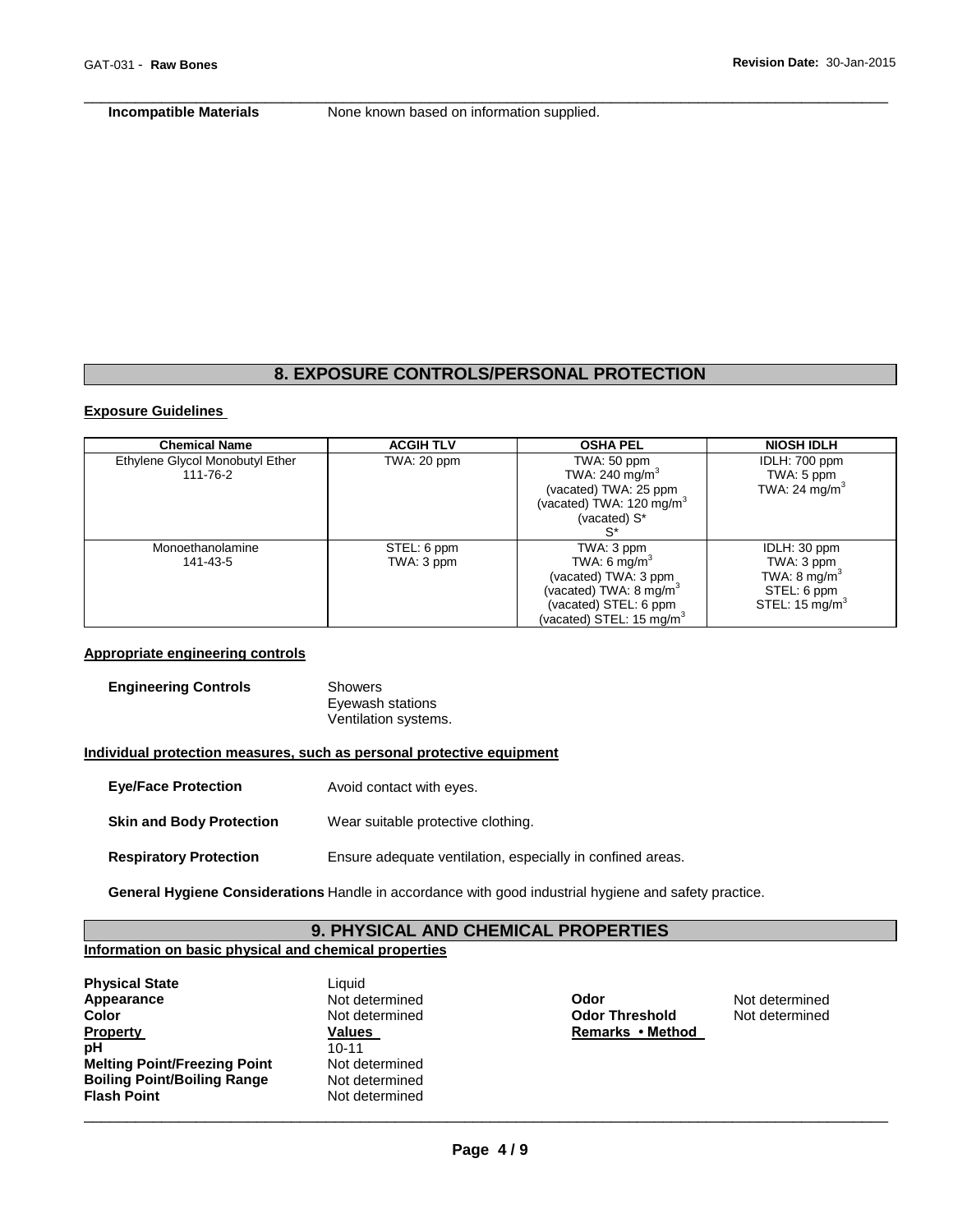| <b>Evaporation Rate</b>             | Not determined |  |  |  |
|-------------------------------------|----------------|--|--|--|
| <b>Flammability (Solid, Gas)</b>    | Not determined |  |  |  |
| <b>Upper Flammability Limits</b>    | Not determined |  |  |  |
| <b>Lower Flammability Limit</b>     | Not determined |  |  |  |
| <b>Vapor Pressure</b>               | Not determined |  |  |  |
| <b>Vapor Density</b>                | Not determined |  |  |  |
| <b>Specific Gravity</b>             | Not determined |  |  |  |
| <b>Water Solubility</b>             | Not determined |  |  |  |
| Solubility in other solvents        | Not determined |  |  |  |
| <b>Partition Coefficient</b>        | Not determined |  |  |  |
| <b>Auto-ignition Temperature</b>    | Not determined |  |  |  |
| <b>Decomposition Temperature</b>    | Not determined |  |  |  |
| <b>Kinematic Viscosity</b>          | Not determined |  |  |  |
| <b>Dynamic Viscosity</b>            | Not determined |  |  |  |
| <b>Explosive Properties</b>         | Not determined |  |  |  |
| <b>Oxidizing Properties</b>         | Not determined |  |  |  |
| <b>10. STABILITY AND REACTIVITY</b> |                |  |  |  |

# **Reactivity**

Not reactive under normal conditions.

# **Chemical Stability**

Stable under recommended storage conditions.

# **Possibility of Hazardous Reactions**

None under normal processing.

# **Conditions to Avoid**

Keep out of reach of children.

# **Incompatible Materials**

None known based on information supplied.

# **Hazardous Decomposition Products**

None known based on information supplied.

# **11. TOXICOLOGICAL INFORMATION**

# **Information on likely routes of exposure**

| <b>Product Information</b> |                                                                |
|----------------------------|----------------------------------------------------------------|
| <b>Eye Contact</b>         | Causes severe eye damage.                                      |
| <b>Skin Contact</b>        | Causes severe skin burns. May be harmful in contact with skin. |
| <b>Inhalation</b>          | Harmful if inhaled.                                            |
| Ingestion                  | Harmful if swallowed.                                          |

#### **Component Information**

| <b>Chemical Name</b>            | Oral LD50            | Dermal LD50                                                          | <b>Inhalation LC50</b> |  |
|---------------------------------|----------------------|----------------------------------------------------------------------|------------------------|--|
| Ethylene Glycol Monobutyl Ether | $= 470$ mg/kg (Rat)  | $= 2270$ mg/kg (Rat) = 220 mg/kg ( $= 2.21$ mg/L (Rat) 4 h = 450 ppm |                        |  |
| 111-76-2                        |                      | Rabbit                                                               | ´ Rat ) 4 h            |  |
| Monoethanolamine                | $= 1720$ mg/kg (Rat) | $= 1$ mL/kg (Rabbit) = 1025 mg/kg                                    |                        |  |
| 141-43-5                        |                      | Rabbit)                                                              |                        |  |
| Tetrasodium EDTA                | $= 10$ g/kg (Rat)    | -                                                                    |                        |  |
| $64-02-8$                       |                      |                                                                      |                        |  |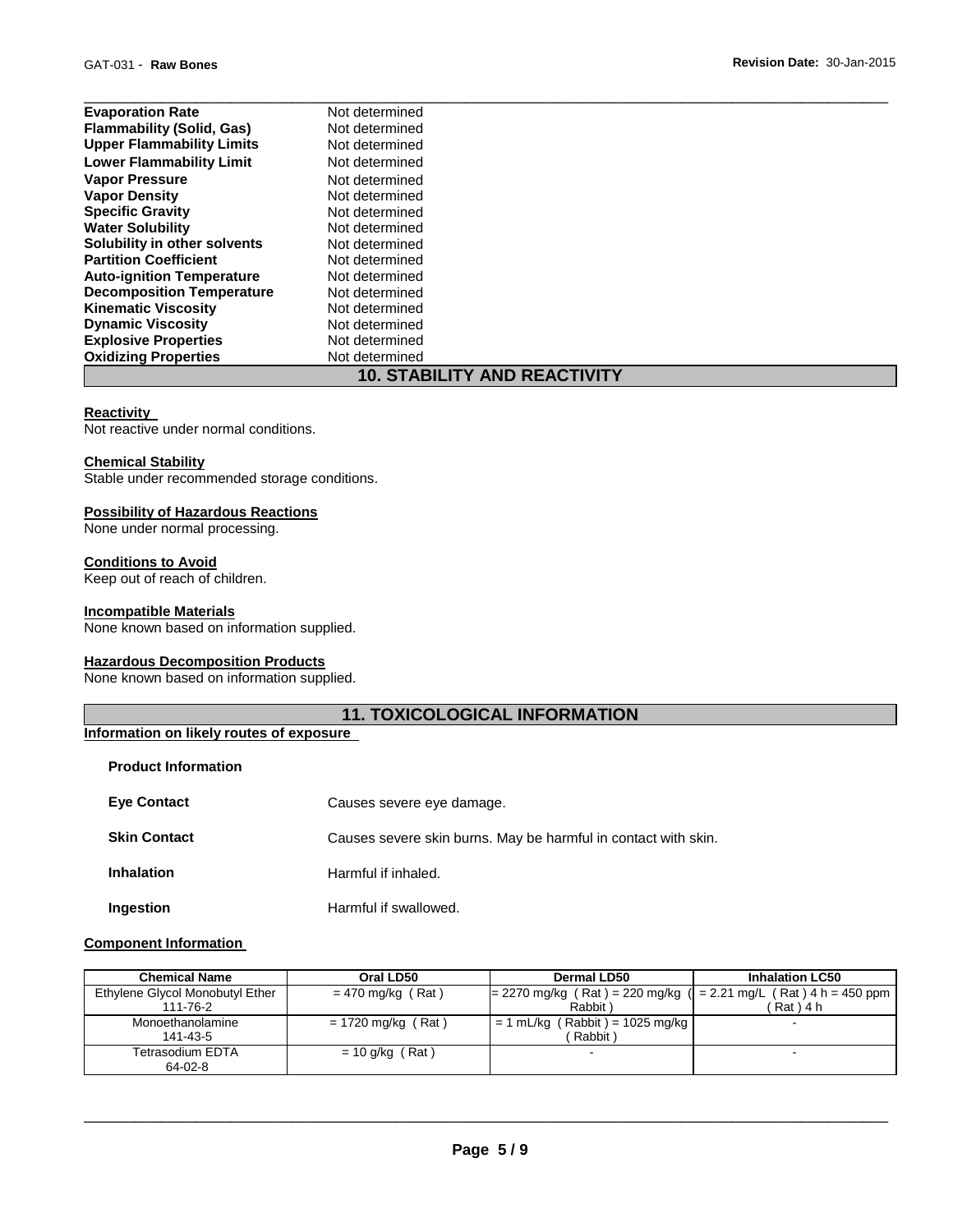# **Information on physical, chemical and toxicological effects**

**Symptoms** Please see section 4 of this SDS for symptoms.

\_\_\_\_\_\_\_\_\_\_\_\_\_\_\_\_\_\_\_\_\_\_\_\_\_\_\_\_\_\_\_\_\_\_\_\_\_\_\_\_\_\_\_\_\_\_\_\_\_\_\_\_\_\_\_\_\_\_\_\_\_\_\_\_\_\_\_\_\_\_\_\_\_\_\_\_\_\_\_\_\_\_\_\_\_\_\_\_\_\_\_\_\_

# **Delayed and immediate effects as well as chronic effects from short and long-term exposure**

Carcinogenicity **Group 3 IARC** components are "not classifiable as human carcinogens".

| <b>Chemical Name</b>               | <b>ACGIH</b> | <b>IARC</b> | NTP | <b>OSHA</b> |
|------------------------------------|--------------|-------------|-----|-------------|
| Ethylene Glycol Monobutyl<br>Ether | A3           | Group 3     |     |             |
| 111-76-2                           |              |             |     |             |

**Legend** 

*ACGIH (American Conference of Governmental Industrial Hygienists) A3 - Animal Carcinogen* 

*IARC (International Agency for Research on Cancer)*

*Group 3- No Carcigonenic to Humans* 

# **Numerical measures of toxicity**

Not determined

# **12. ECOLOGICAL INFORMATION**

#### **Ecotoxicity**

The product is not classified as environmentally hazardous. However, this does not exclude the possibility that large or frequent spills can have a harmful or damaging effect on the environment.

#### **Component Information**

| <b>Chemical Name</b>                                               | Algae/aquatic plants                            | <b>Fish</b>                                                                                                                                                                                                                                                               | <b>Toxicity to</b><br>microorganisms | <b>Crustacea</b>                                                                                                |
|--------------------------------------------------------------------|-------------------------------------------------|---------------------------------------------------------------------------------------------------------------------------------------------------------------------------------------------------------------------------------------------------------------------------|--------------------------------------|-----------------------------------------------------------------------------------------------------------------|
| Ethylene Glycol Monobutyl<br>Ether<br>111-76-2<br>Monoethanolamine | 15: 72 h Desmodesmus                            | 1490: 96 h Lepomis<br>macrochirus mg/L LC50<br>static 2950: 96 h Lepomis<br>macrochirus mg/L LC50<br>227: 96 h Pimephales                                                                                                                                                 |                                      | 1698 - 1940: 24 h Daphnia<br>magna mg/L EC50 1000: 48<br>h Daphnia magna mg/L<br>EC50<br>65: 48 h Daphnia magna |
| 141-43-5                                                           | subspicatus mg/L EC50                           | promelas mg/L LC50 flow-<br>through 3684: 96 h<br>Brachydanio rerio mg/L<br>LC50 static 300 - 1000: 96 h<br>Lepomis macrochirus mg/L<br>LC50 static 114 - 196: 96 h<br>Oncorhynchus mykiss mg/L<br>LC50 static 200: 96 h<br>Oncorhynchus mykiss mg/L<br>LC50 flow-through |                                      | mg/L EC50                                                                                                       |
| Tetrasodium EDTA<br>64-02-8                                        | 1.01: 72 h Desmodesmus<br>subspicatus mg/L EC50 | 41: 96 h Lepomis<br>macrochirus mg/L LC50<br>static 59.8: 96 h Pimephales<br>promelas mg/L LC50 static                                                                                                                                                                    |                                      | 610: 24 h Daphnia magna<br>mg/L EC50                                                                            |

# **Persistence/Degradability**

Not determined.

# **Bioaccumulation**

Not determined.

#### **Mobility**

| <b>Chemical Name</b>                       | Coefficient<br>Partition |
|--------------------------------------------|--------------------------|
| Ethylene<br>Ether<br>' Monobutvl<br>Glycol | 0.81                     |
| $1 - 76 - 2$<br>111                        |                          |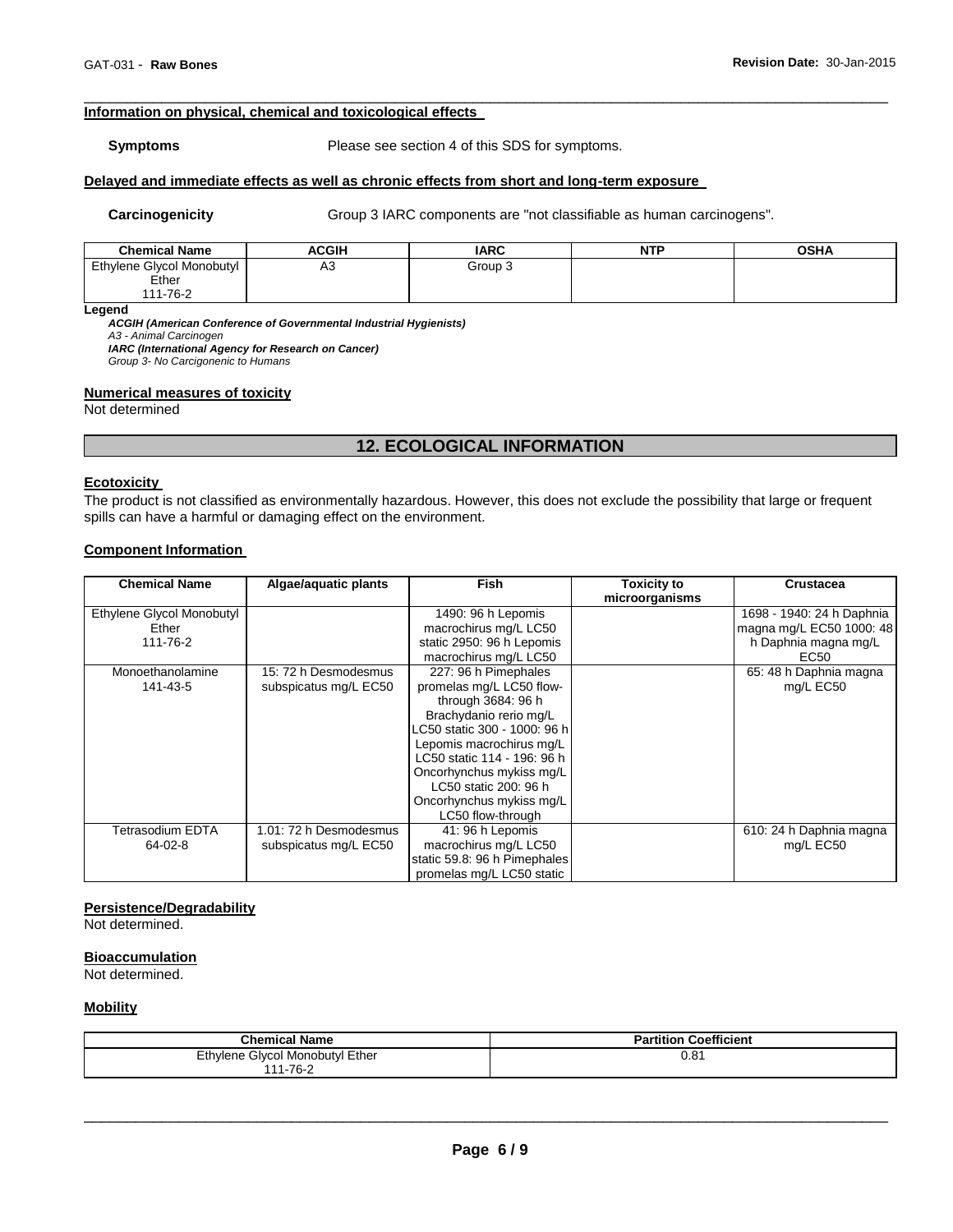| Monoetl<br>IVI.<br>มamıne<br>etr | -<br>ن. ا |
|----------------------------------|-----------|
| 141.43                           |           |

# **Other Adverse Effects**

Not determined

# **13. DISPOSAL CONSIDERATIONS**

# **Waste Treatment Methods**

| <b>Disposal of Wastes</b>     | Disposal should be in accordance with applicable regional, national and local laws and<br>regulations. |
|-------------------------------|--------------------------------------------------------------------------------------------------------|
| <b>Contaminated Packaging</b> | Disposal should be in accordance with applicable regional, national and local laws and<br>regulations. |

# **14. TRANSPORT INFORMATION**

| <b>Note</b>                                                                                                  | Please see current shipping paper for most up to date shipping information, including<br>exemptions and special circumstances. |
|--------------------------------------------------------------------------------------------------------------|--------------------------------------------------------------------------------------------------------------------------------|
| <b>DOT</b><br><b>UN/ID No</b><br><b>Proper Shipping Name</b><br><b>Hazard Class</b><br><b>Packing Group</b>  | <b>UN2491</b><br>Ethanolamine solutions<br>8<br>Ш                                                                              |
| <b>IATA</b><br><b>UN/ID No</b><br><b>Proper Shipping Name</b><br><b>Hazard Class</b><br><b>Packing Group</b> | <b>UN2491</b><br>Ethanolamine solution<br>8<br>Ш                                                                               |
| <b>IMDG</b><br><b>UN/ID No</b><br><b>Proper Shipping Name</b><br><b>Hazard Class</b><br><b>Packing Group</b> | <b>UN2491</b><br>Ethanolamine solution<br>8<br>Ш                                                                               |

# \_\_\_\_\_\_\_\_\_\_\_\_\_\_\_\_\_\_\_\_\_\_\_\_\_\_\_\_\_\_\_\_\_\_\_\_\_\_\_\_\_\_\_\_\_\_\_\_\_\_\_\_\_\_\_\_\_\_\_\_\_\_\_\_\_\_\_\_\_\_\_\_\_\_\_\_\_\_\_\_\_\_\_\_\_\_\_\_\_\_\_\_\_ **15. REGULATORY INFORMATION**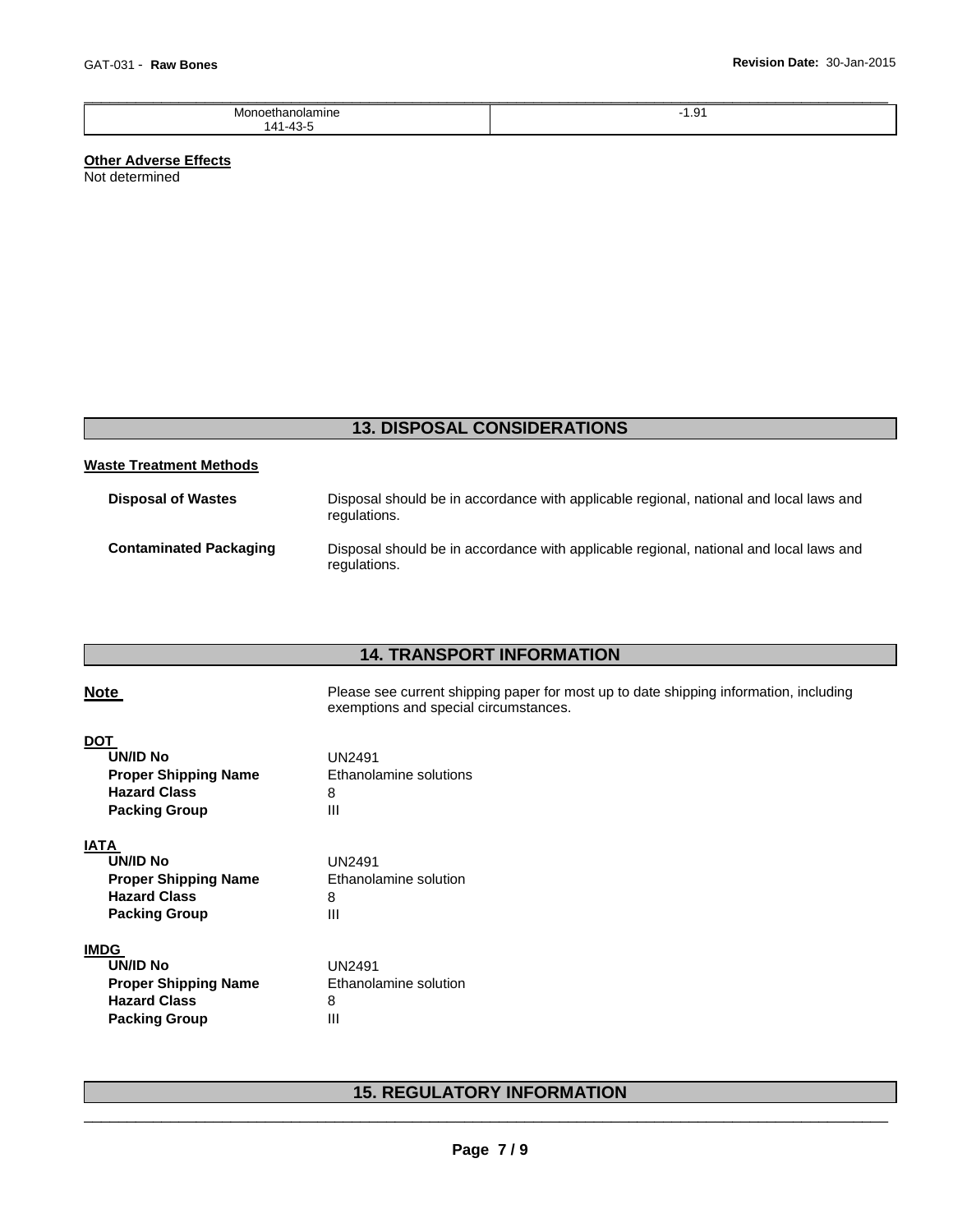# **International Inventories**

| <b>Chemical Name</b>               | <b>TSCA</b> | DSL | <b>NDSL</b> | <b>EINECS</b> | <b>ELINCS</b> | <b>ENCS</b> | <b>IECSC</b> | <b>KECL</b> | <b>PICCS</b> | <b>AICS</b> |
|------------------------------------|-------------|-----|-------------|---------------|---------------|-------------|--------------|-------------|--------------|-------------|
| Ethylene Glycol Monobutyl<br>Ether | Present     |     |             | Present       |               | Present     |              | Present     |              |             |
| Monoethanolamine                   | Present     |     |             | Present       |               | Present     |              | Present     |              |             |

\_\_\_\_\_\_\_\_\_\_\_\_\_\_\_\_\_\_\_\_\_\_\_\_\_\_\_\_\_\_\_\_\_\_\_\_\_\_\_\_\_\_\_\_\_\_\_\_\_\_\_\_\_\_\_\_\_\_\_\_\_\_\_\_\_\_\_\_\_\_\_\_\_\_\_\_\_\_\_\_\_\_\_\_\_\_\_\_\_\_\_\_\_

# **Legend:**

*TSCA - United States Toxic Substances Control Act Section 8(b) Inventory* 

*DSL/NDSL - Canadian Domestic Substances List/Non-Domestic Substances List* 

*EINECS/ELINCS - European Inventory of Existing Chemical Substances/European List of Notified Chemical Substances* 

*ENCS - Japan Existing and New Chemical Substances* 

*IECSC - China Inventory of Existing Chemical Substances* 

*KECL - Korean Existing and Evaluated Chemical Substances* 

*PICCS - Philippines Inventory of Chemicals and Chemical Substances* 

*AICS - Australian Inventory of Chemical Substances* 

#### **US Federal Regulations**

# **CERCLA**

This material, as supplied, does not contain any substances regulated as hazardous substances under the Comprehensive Environmental Response Compensation and Liability Act (CERCLA) (40 CFR 302) or the Superfund Amendments and Reauthorization Act (SARA) (40 CFR 355).

# **SARA 313**

Section 313 of Title III of the Superfund Amendments and Reauthorization Act of 1986 (SARA). This product contains a chemical or chemicals which are subject to the reporting requirements of the Act and Title 40 of the Code of Federal Regulations, Part 372

| <b>Chemical Name</b>                                       | CAS No                    | Weight-% | <b>Threshold</b><br><b>SARA 313</b><br>Values % |
|------------------------------------------------------------|---------------------------|----------|-------------------------------------------------|
| 1-76-2<br>Ethvlene<br>Ether<br>444<br>. Givcol Monobutvi ' | $-76-2$<br>$\overline{A}$ | 20-30    | . .                                             |

#### **CWA (Clean Water Act)**

This product does not contain any substances regulated as pollutants pursuant to the Clean Water Act (40 CFR 122.21 and 40 CFR 122.42)

# **US State Regulations**

#### **California Proposition 65**

This product does not contain any Proposition 65 chemicals.

# **U.S. State Right-to-Know Regulations**

| <b>Chemical Name</b>                        | New Jersey | <b>Massachusetts</b> | Pennsylvania |
|---------------------------------------------|------------|----------------------|--------------|
| Ethylene Glycol Monobutyl Ether<br>111-76-2 |            |                      |              |
| Monoethanolamine<br>141-43-5                |            |                      |              |